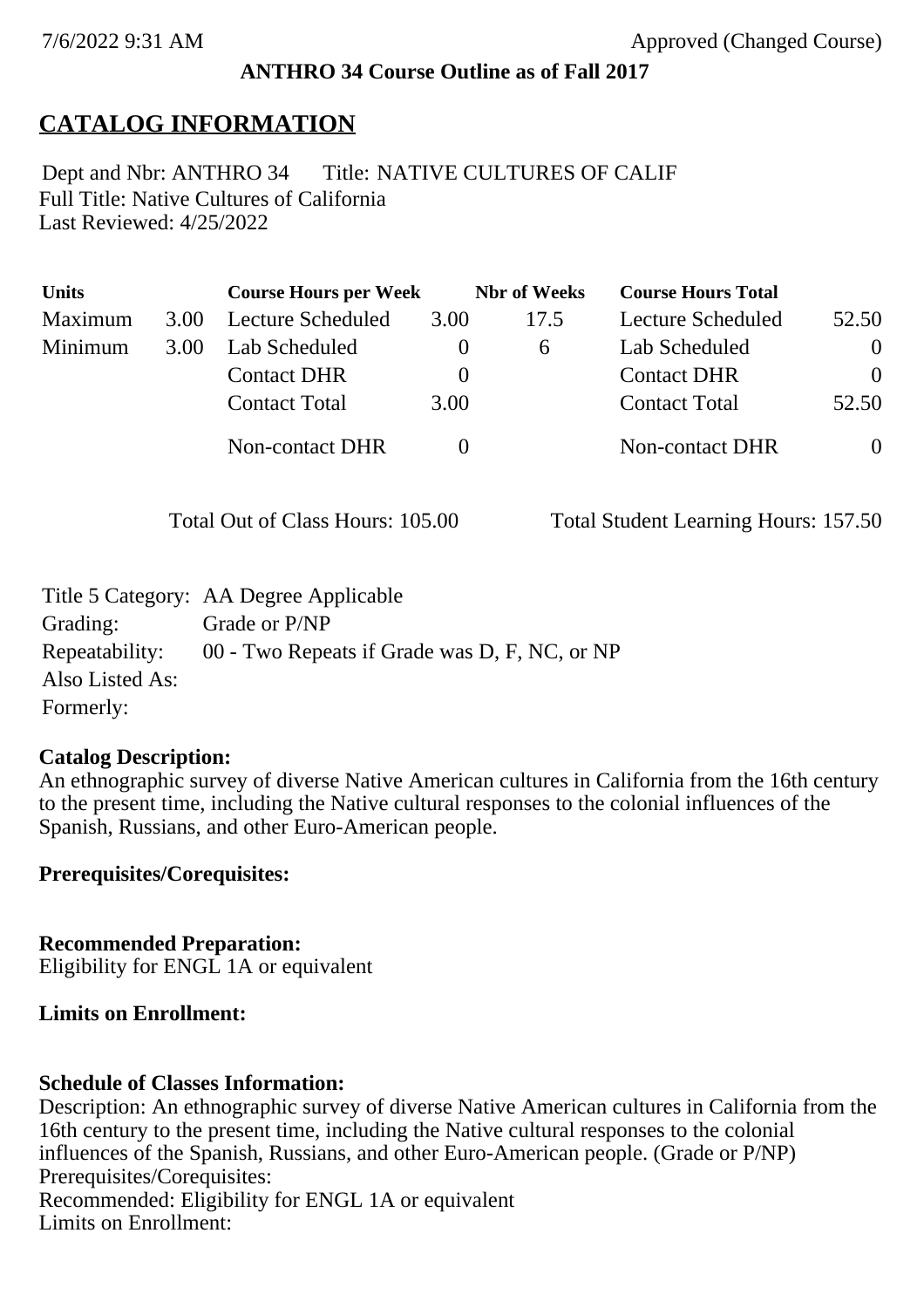# **ARTICULATION, MAJOR, and CERTIFICATION INFORMATION:**

| <b>AS Degree:</b>                 | Area<br>G                                          | American Cultures/Ethnic<br><b>Studies</b>                                            |                  | Effective:<br><b>Fall 1981</b> | Inactive: |
|-----------------------------------|----------------------------------------------------|---------------------------------------------------------------------------------------|------------------|--------------------------------|-----------|
| <b>CSU GE:</b>                    | <b>Transfer Area</b><br>I)<br>D1<br>D <sub>3</sub> | Social Science<br>Anthropology and Archeology<br><b>Ethnic Studies</b>                |                  | Effective:<br>Spring 2001      | Inactive: |
| IGETC:                            | <b>Transfer Area</b><br>4<br>4A<br>4C              | Social and Behavioral Science<br>Anthropology and Archeology<br><b>Ethnic Studies</b> |                  | Effective:<br>Fall 2010        | Inactive: |
| <b>CSU Transfer: Transferable</b> |                                                    | Effective:                                                                            | <b>Fall 1981</b> | Inactive:                      |           |
| <b>UC Transfer:</b> Transferable  |                                                    | Effective:                                                                            | Fall 1981        | Inactive:                      |           |

## **CID:**

## **Certificate/Major Applicable:**

[Major Applicable Course](SR_ClassCheck.aspx?CourseKey=ANTHRO34)

# **COURSE CONTENT**

## **Student Learning Outcomes:**

Upon completion of the course, students will be able to:

- 1. Demonstrate basic knowledge about the prehistory and history of Native California cultural patterns.
- 2. Use anthropological terms to identify appropriate terms, symbols, concepts, and beliefs found

in California Native American cultures.

3. Evaluate California Native responses to the historic influences of the Spanish, Russians, and other Euro-Americans.

## **Objectives:**

Students completing this course will be able to:

- 1. Define the culture area concept in anthropology.
- 2. Apply, analyze, and synthesize knowledge of cultural patterns in the context of contemporary challenges on reservations and communities in California.
- 3. Analyze cultural differences and similarities among the various culture zones, including the northwestern riverine zones, the North Coast Ranges, the Central Valley, the Santa Barbara Channel region, and the southern deserts.

## **Topics and Scope:**

I. Archaeological data and Native oral history as evidence for the origins of California Native American populations

II. Ethnographic Research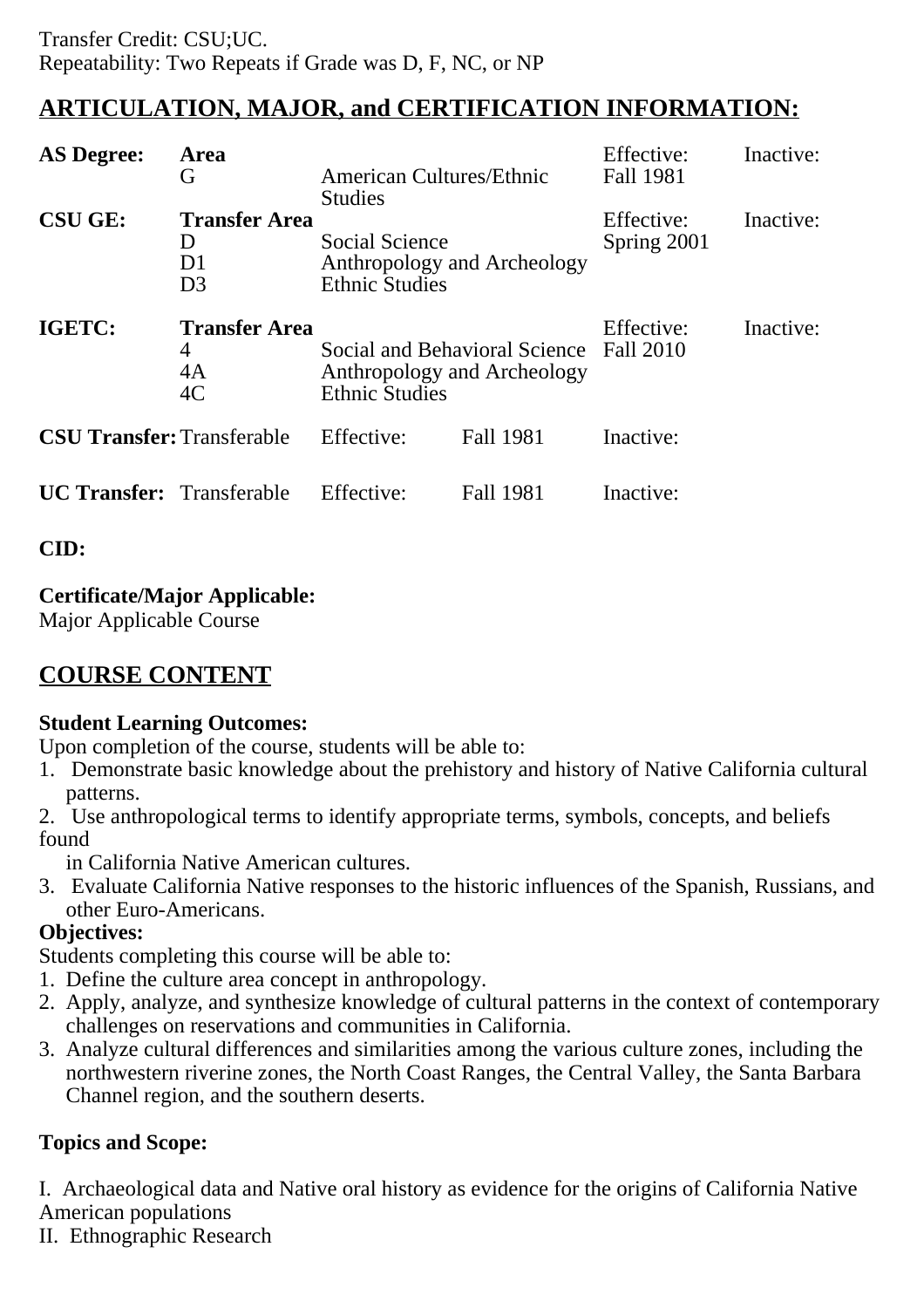- A. Salvage ethnography
- B. Cross-cultural comparison
- C. Participant observation
- D. Historical anthropology
- III. Language groups and linguistic diversity in California Native American cultures
- IV. Religious systems and world view in diverse California Native American cultures, such as: A. Antap
	- B. Chinigchinich
	- C. World Renewal
	- D. Kuksu
	- E. California Ghost Dance

V. Major theories relevant to understanding issues of ethnographic methodology in California Native American cultures

- A. ethnicity
- B. race
- C. gender roles

VI. Specific focus and case studies on one or more of the following California Native American cultures:

- A. Yurok
- B. Hupa
- C. Karuk
- D. Ohlone
- E. Miwok
- F. Chumash
- G. Cahuilla
- H. Serrano
- I. Mohave

VII. Issues of culture change in the areas of religion, socio-economic class, and labor in the context of culture contact

- A. The Spanish Missions
- B. Russian fur traders
- C. The Gold Rush and Euro-American ranchers

VIII. Principles of successful environmental management in various culture areas

IX. Current issues, challenges, and trends in California Indian cultures

- A. Federal recognition
- B. California Indian gaming

## **Assignment:**

1. Read at least 20 pages/wk in texts or supplementary readings.

2. Two to ten learning assessments, which may include quizzes, short essays, or group projects.

3. Write  $1500 - 2000$  words in the form of artifact analyses, reaction papers, term papers, book reviews, or museum responses.

4. Two to four exams including a final.

5. Independent study required of all students in the form of museum assignments completed in the

 Santa Rosa Junior College Multicultural Museum or similar district venues. A minimum of 2 hours

of museum study is required over the course of the semester.